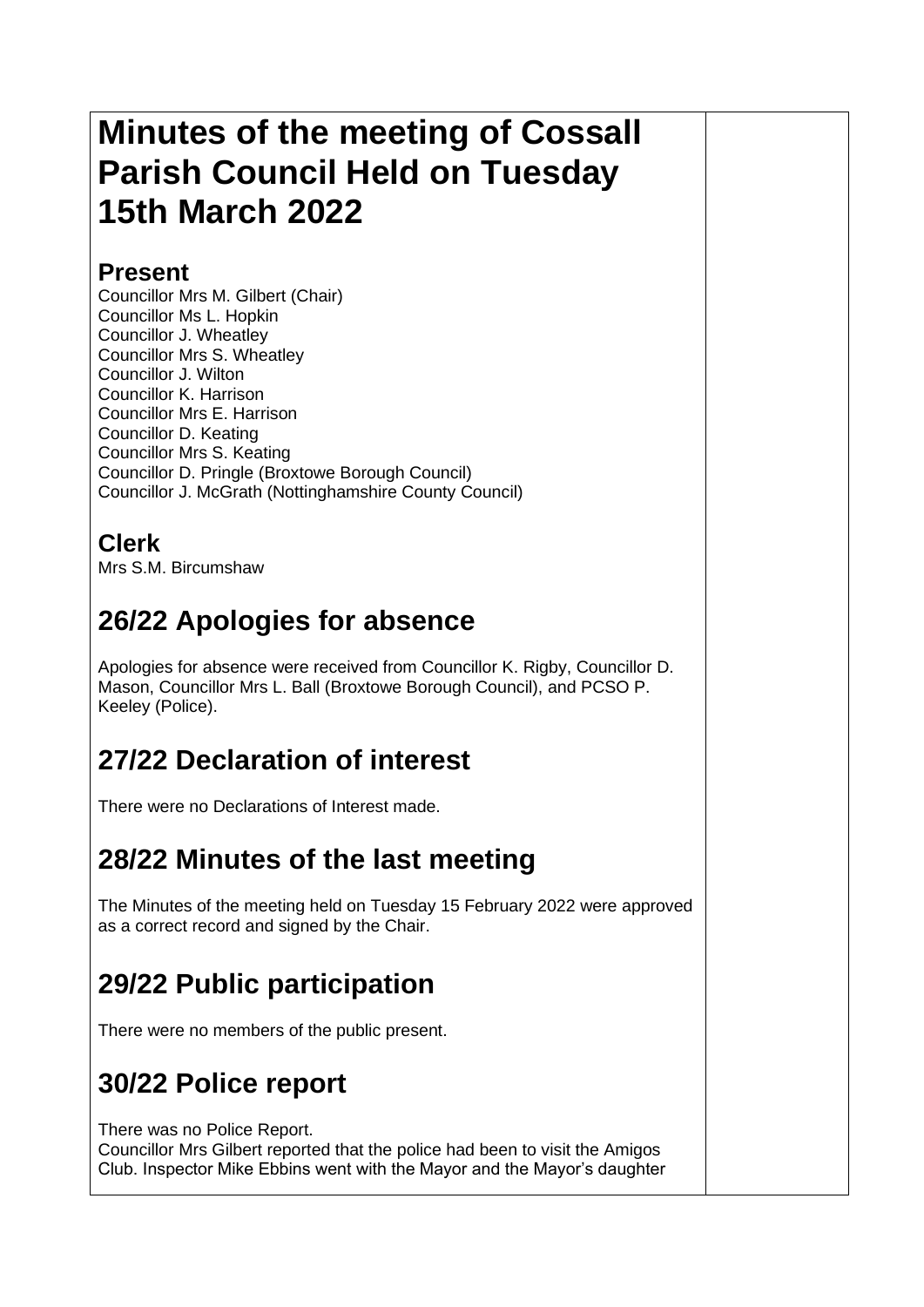and everyone was very pleased with how the visit went.

## **31/22 County Councillor's Report**

Councillor McGrath reported that he will be speaking with Dave Walker about the faded SLOW markings on the road. The drains and potholes have also been done. The working gangs on potholes have been doubled from 4 to 8. The flooding at the bottom of Dead Lane has been reported and someone has been down to have a look. Councillor McGrath will make enquiries as to what the plans are for rectification of this problem. Councillor Keating reported that there are still blocked drains on Church Lane. All the drains on Church Lane need clearing out. Councillor McGrath will chase this up.

Councillor Harrison thanked Councillor McGrath for submitting his report on the bollards that he proposed as a safety measure from 33 Church Lane to the church corner. The response from Dave Walker was quite negative but Councillor Harrison is going to carry out further investigations as he has seen smaller diameter bollards with reflectors. It would be useful if Dave Walker would actually do a site visit.

Councillor Mrs Gilbert reported that a resident on Awsworth Lane has sent an email regarding a tree that he believes has been felled by his neighbour. This tree was not in the neighbour's garden but on the bridle path (BP7) and the large logs are now in the neighbour's garden and the smaller branches have been left on the bridle path. Councillor McGrath will report this to County Council, Councillor Mrs Gilbert will send him the details.

### **32/22 Borough Councillor's report**

Councillor Pringle reported that the company developing the Ski slope have now purchased their own road sweeper to clear mud deposited on the roads from the site. The issue with starting construction is down to the Borough Council Planning Dept and the large number of planning applications they are dealing with at the moment. The Country Park area is almost finished.

Potholes can be reported directly through the "My Notts" app on mobile phones and can be reported via the map online Pot holes are difficult to see when water is in the potholes and Councillor Pringle reported that some people have been claiming compensation for damage to vehicle wheels. Street lights can also be reported on the "My Notts" app.

Regarding the Almshouses, English Heritage seems to be a stumbling block but councils do not have to follow what they say.

Councillor Pringle reported that there has been a lot of talk about parking near the Bennerley viaduct since it has opened and he had a meeting this morning with Councillor McGrath and a representative of the estate. On one side of the viaduct a ramp for access has been built, but the Committee are trying to obtain funding to build a ramp on the other side of the viaduct. It was reported that the site owners may be making a car parking area and possibly having a small coffee shop. This will generate some income.

We have requested a couple of 171 notices, which may help to deter illegal off

Cllr.McGrath will speak with Dave Walker

Cllr McGrath will make enquiries re plans

Cllr McGrath will chase up

Cllr Harrison to investigate further

**Cllr McGrath will** report this Cllr Mrs Gilbert to send details & Helen Spencer will be contacted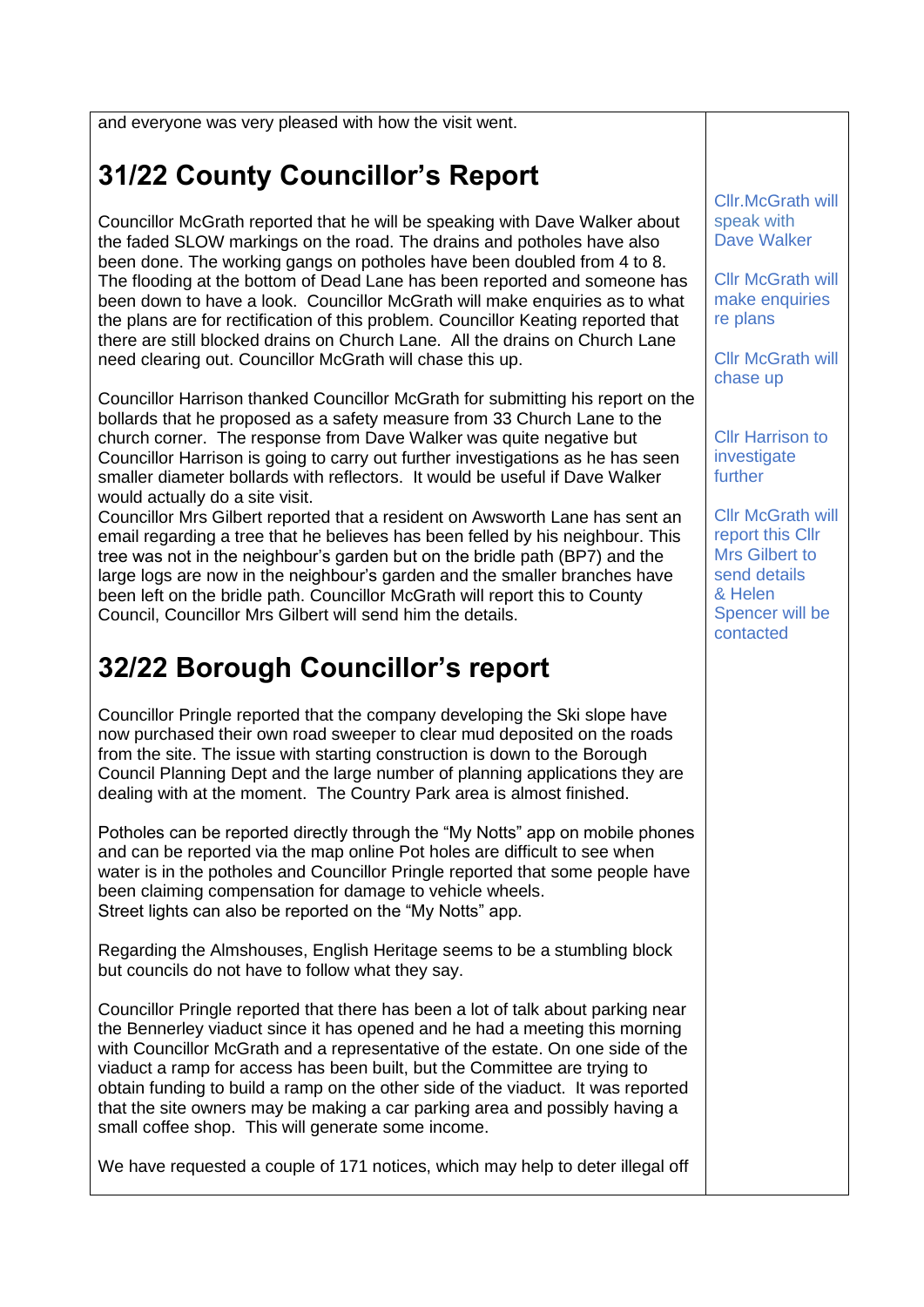road bikers.

## **33/22 Items for discussion**

#### **a) Church matters**

The Dedication event for the new bell tower went very well. About 50 people were in attendance. Councillor Wheatley was thanked for the work he has done to get this restored to its original state.

#### **b) Footpaths and pavements**

It was reported that 2 long-handled litter picks have been purchased for the Ilkeston Wombles. One has already broken but a new one was despatched by return. The Wombles are highly delighted with these litter picks – they are about 6ft long.

Councillor Mrs Wheatley reported that the middle stile on Footpath 9 is in need of repair. Someone has taken the top rail off to prop the stile up to stop it from falling over. Helen Spencer at Viaem will be contacted regarding this.

Councillor Wilton reported that cars are being parked on the pavements and one on Robinettes Lane has been there for a couple of weeks. He has reported it to the police but nothing has been done yet. It is not illegal to park on the pavement but it is illegal to drive on the pavement.

#### **c) Roads/Traffic/Bikers**

It was reported that illegal bikes have been coming through the village over the last couple of weeks. There are still some coming down Robinettes Lane and Mill Lane. Unfortunately it is the time of the year for this to happen. We need to keep an eye out and report on 101.

#### **d) Almshouses**

Still waiting for a decision regarding the new plans.

#### **e) Floral planters**

The planters are looking good for the time of the year. The circular bed at the bottom of Church Lane needs planting. As Tim Crawford is retiring at the end of the month it may be better to contact Chris Riley to find out what the Borough Council's plans are for the flowerbed. Councillor Pringle reported that he has got a meeting with Chris Riley this week so will ask him. The question of the flowerbed outside The Gardeners Inn was also raised. Councillor Mason will be asked if he would like the Parish Council to take over the maintenance of this flowerbed.

### **f) Fly-tipping**

The Ilkeston Wombles, while litter picking, found black bags on the car park. Councillor Mrs Gilbert has reported this and also a couple of other reports of fly-tipping. Councillor Mrs Wheatley reported that bricks have been dumped in the ditch on Robinettes Lane – this was reported to Broxtowe a while back but nothing has been done. She will take a photo and send to Councillor Mrs Gilbert and the Clerk.

Helen Spencer will be contacted

Cllr Pringle to ask Chris Riley

The phots will be used to report the dumped bricks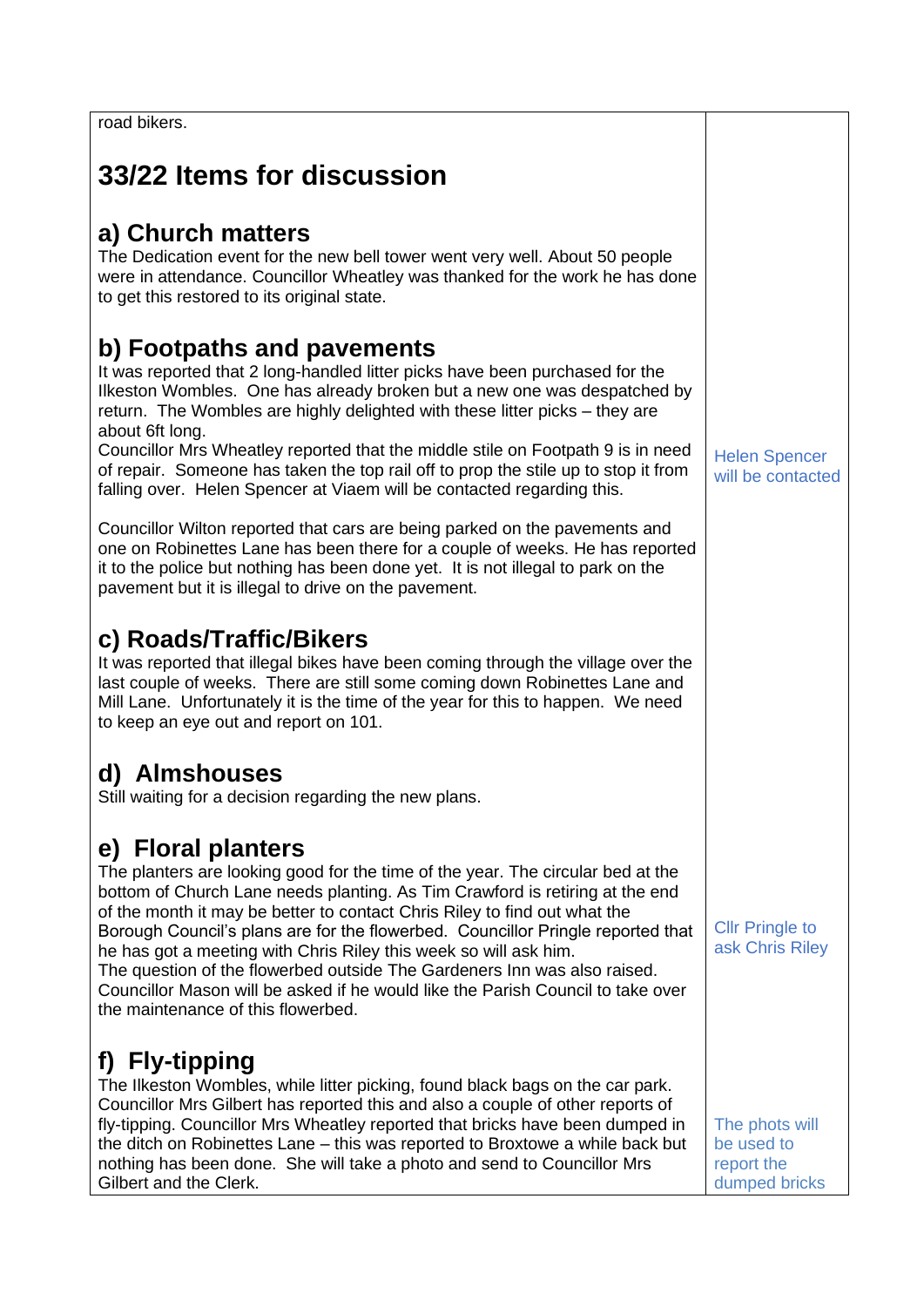#### **g) Notice boards**

It was reported that Chris Gilbert has made a start on the restoration of the Robinettes Notice board.

Councillor Mrs Wheatley went to pick up the samples of text for the top of the notice boards, and some very good samples had been made up. These look very nice. One is £85 +VAT per notice board and the other is £36 +VAT per notice board. It was proposed and seconded that we purchase the ones at £85 +VAT and all were in favour. Triangular green with gold lettering and, if possible, the addition of a picture of the church at the top, if it can be fitted on – the one taken through the lych gate was suggested and all were in favour. Councillor Wheatley and Chris Gilbert will fix these onto the notice boards – will need double-sided tape and fixings. Councillors Wheatley will sort out. It was reported that the post has rotted and snapped off the information board outside the church hall. All were in favour for Chris Gilbert to be asked to give a quote for concrete posts.

## **h) RCAN**

Councillor Harrison reported that RCAN have offered to publicise the Church Hall. We need to send them details of our Social Media platforms.

#### **i) Neighbourhood Plan**

Still waiting for the Design Code for the Neighbourhood Plan. Wei Deng will hopefully have this finished by the end of the month. Also waiting to hear if the grant system will be renewed – we won't hear anything on this until after  $31^{st}$ March.

### **j) Spring Newsletter**

Thanks were given to the people who have offered to deliver the Newsletter. Sean Leathen has also volunteered to help.

### **k) Queen's Platinum Jubilee**

An email has been received from Cheryl Heron, who lives on Newtons Lane. She is trying to organise a street party on  $4<sup>th</sup>$  June. She has contacted the Borough Council regarding closure of the road for the afternoon and has also contacted the police. They had a very successful VE Day party (on drives due to COVID) and she hopes this will be as successful. Councillor Mrs Gilbert has contacted her regarding the Big Lunch etc. The question was raised as to whether we could help out in any way - by purchasing some bunting, or ask if there is anything else they need. It was proposed and seconded that Councillor Mrs Gilbert contact Cheryl and ask if there is anything we can provide ie bunting, tablecloths. Councillor Mrs Gilbert will write to Cheryl and report back at the next meeting.

Councillor Mrs Wheatley has booked the food for the Big Lunch. This will have to be delivered at 1pm so we could advertise the start At 1.30pm for 2pm. Do we need to get new bunting? Councillor Wheatley reported that he has got some bunting for inside the hall and some tablecloths but we could do with a few more. Councillor Mrs Gilbert will purchase some new Union Jack bunting for outside. Councillor Mrs Wheatley will sort out new tablecloths. Some purple paper plates and serviettes could be purchased and there are still quite a few disposable cups left. Gazebos could be put up outside in case it is very

Clllr Wheatley to ask Chris Gilbert for quote

Cllr Mrs Gilbert to contact **Chervl** 

Cllr Mrs Gilbert to purchase bunting

Cllr Mrs **Wheatley** to sort tablecloths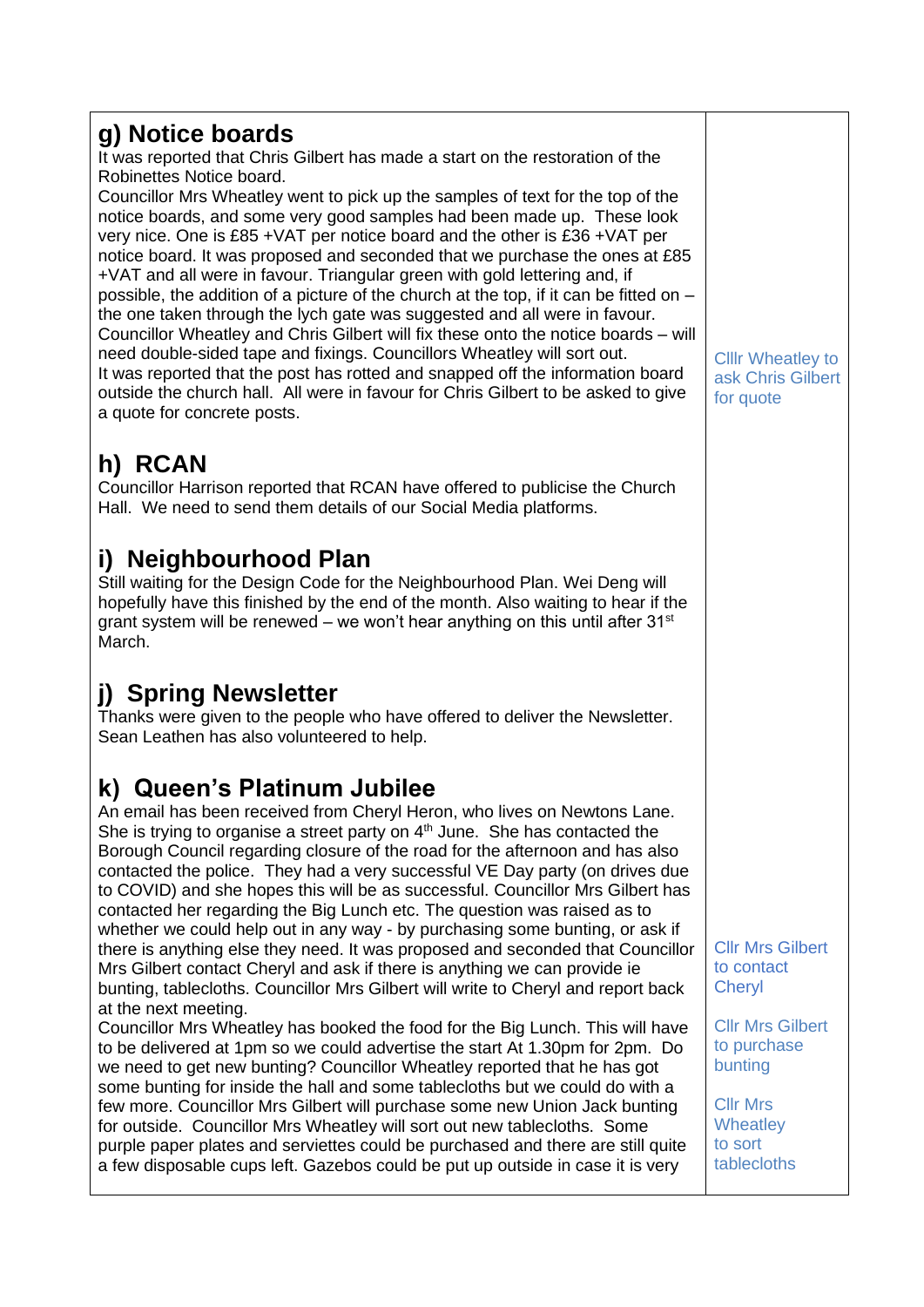hot or raining. Councillor Mrs Gilbert will put something on website and advertise the event in The Nugget. A news article could be written for Ilkeston Life regarding the new bell tower and we could add the Jubilee Big Lunch and Open Gardens, because it is not free to advertise. Councillor Mrs Gilbert will sort this out.

## **l) Ukraine**

The Parish Council is unable to give a donation outside of the UK, but could maybe purchase a Ukrainian flag. The Archdeacon has pointed out that it is not allowed to put up flags of other nations on churches. The Government can give permission to put up such flags but the Church can't. Will speak to the Archdeacon on Sunday to see if he will give permission under these extenuating circumstances. As we cannot donate at the moment we will wait to see what happens in this country regarding the refugees. Leave on Agenda.

## **j) Standing Orders**

Councillor Rigby had submitted his proposed amendment to the Standing Orders. This will be discussed at the next meeting.

# **34/22 Correspondence**

An email has been received from Phoenix Kindergarten giving an update. The kindergarten has been open since September 2021 and they are looking to widen the Governance of the organisation and are asking if anyone on the Parish Council would be interested in helping. After discussion, no one was particularly interested.

A letter has been received from Awsworth Parish Council advising of the completion of the recreational facilities.

## **35/22 Planning applications**

It was reported that Pipswood, 2 Coronation Road, Cossall appear to be running a campervan business (Little Goat Campers) from the premises and there are sometimes campervans parked on the road. The questions were raised as to whether they have planning permission/do they need planning permission? An email will be sent to Broxtowe's planning department regarding this.

The Almshouses plans have not gone to committee yet. If the application fails it is felt that the owner, Gurjit Mahal, will walk away.

## **36/22 Accounts for payment**

The following accounts were approved for payment

| Mrs S. Bircumshaw - Clerk's Salary                       | 414.86 |
|----------------------------------------------------------|--------|
| Cossall PCC - Room Hire - (inc. £24 N/P Locality Grant)* | 82.00  |
| Mr R Heard – Website Administration                      | 45.00  |
| Mrs M. Gilbert - Zoom Monthly Subs (Feb 2022)            | 51.62  |
| Mrs M. Gilbert - Defibrillator Service Top-up            | 13.95  |
| Mrs M. Gilbert - Litter Picks x 2 for Ilkeston Wombles   | 119.98 |
|                                                          |        |

Cllr Mrs Gilbert to sort out articles for website, Ilkeston Life and The **Nugget** 

The clerk to send email to **Broxtowe**